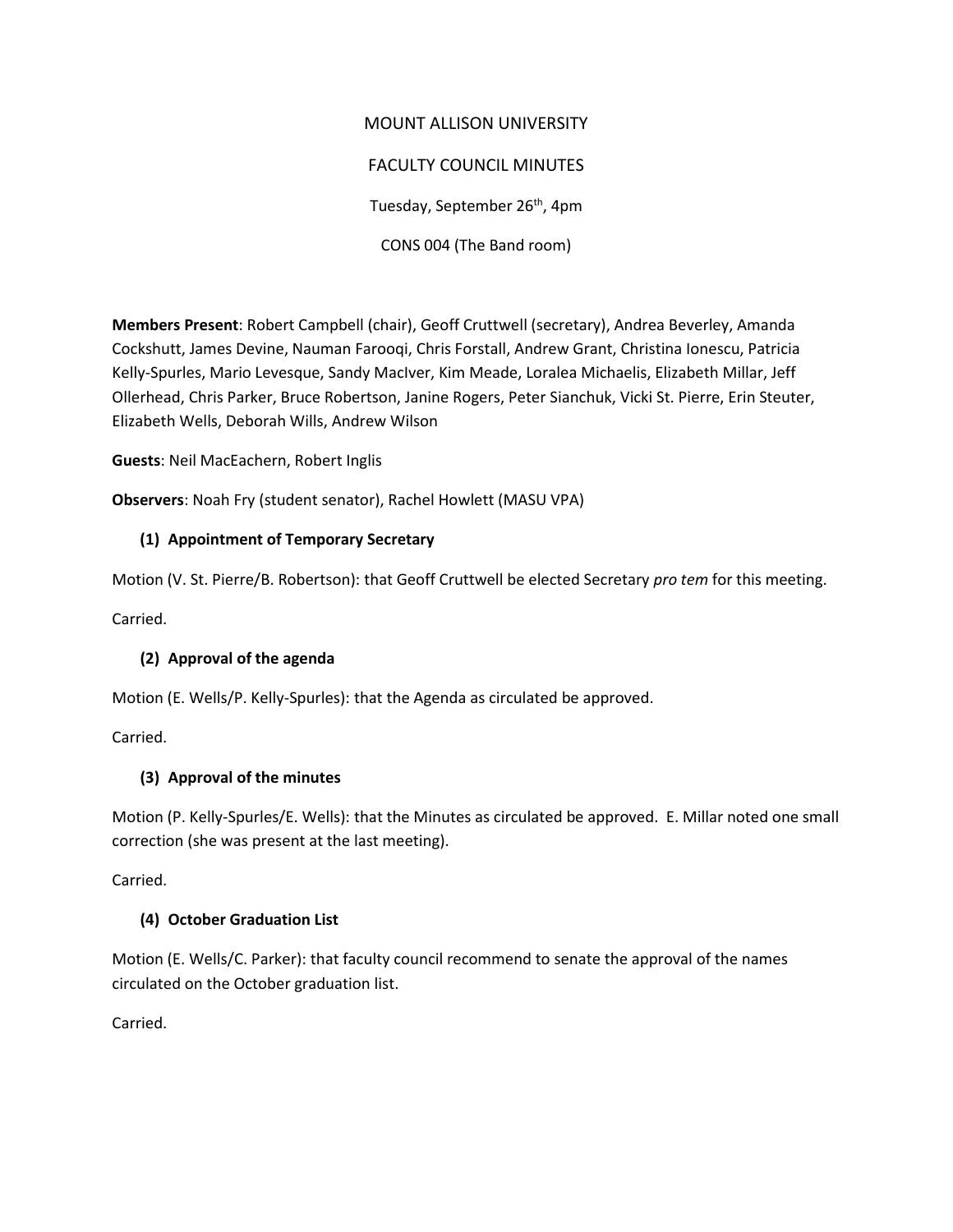#### **(5) Correspondence courses while on probation**

E. Wells spoke to the matter. Calendar Regulations (10.3.6, 10.9.12, 10.9.15) have prevented students on Probation from taking Correspondence courses at Mount Allison. Both the Admission and Readmissions Committee and the Academic Matters Committee have discussed ways to keep students on probation engaged in their studies and making progress towards their degrees, and to that end are proposing allowing students on probation to take correspondence courses at Mount Allison.

P. Kelly-Spurles asked if there was a limit to the number of correspondence courses students can take; E. Wells replied that it is already a regulation (10.3.6.a) that one can only take 6 credits of correspondence courses at a time. J. Devine asked what the original rationale for the regulation was; C. Parker replied that it was essentially paternalistic, and they would like to now have students come to their own choices on this matter. C. Parker also noted that this will help students get back in good standing by taking correspondence courses while away or during the summer.

#### **(6) Update on space use and repairs in academic buildings and on building projects**

R. Campbell began by explaining the rationale for this item: several groups had asked for discussions about space use and repairs of buildings at Mount Allison, and so Faculty Council executive thought it best to invite N. MacEachern (as head of Facilities Management (FM)) and R. Inglis (as VP of Finance and Administration) to first make opening remarks then take any questions.

N. MacEachern began by noting that he has been here for only a year, and has spent some of his early time getting to know what stakeholders require from facilities. His observations have been that FM has committed and dedicated employees, but there have been some recent issues: work-orders falling through the cracks, processes for handling longer-term projects not in place, a lack of communication with stakeholders, limited long-term planning, and some safety issues. Since noting these, he has worked to improve the work order process (so that, for example, work orders will no longer be dropped), with outstanding issues going to engineering; the head of each department and FM will walk through each building, noting immediate repairs and priorities for later; Hart and Flemington will be looked at in particular over this academic year; a 3-5 year plan will be developed for longer-term projects; and he is looking to get more input on furniture purchases. Past perception has been that FM did things without input, and he would like to change that. R. Inglis also noted that they are trying to get away from a straightforward quantitative approach to classroom usage.

E. Millar asked what the time trigger was for outstanding work orders; N. MacEachern replied that any issue that is not an obvious fix will now go to engineering as opposed to being dropped arbitrarily. If there any issues that have taken longer than a couple of months, send him a note.

B. Robertson asked with respect to academic buildings, who pays (for example, if a blind needs replacing)? R. Inglis responded that if FM is redoing a room, they pay for it; if is a room upgrade, the department does.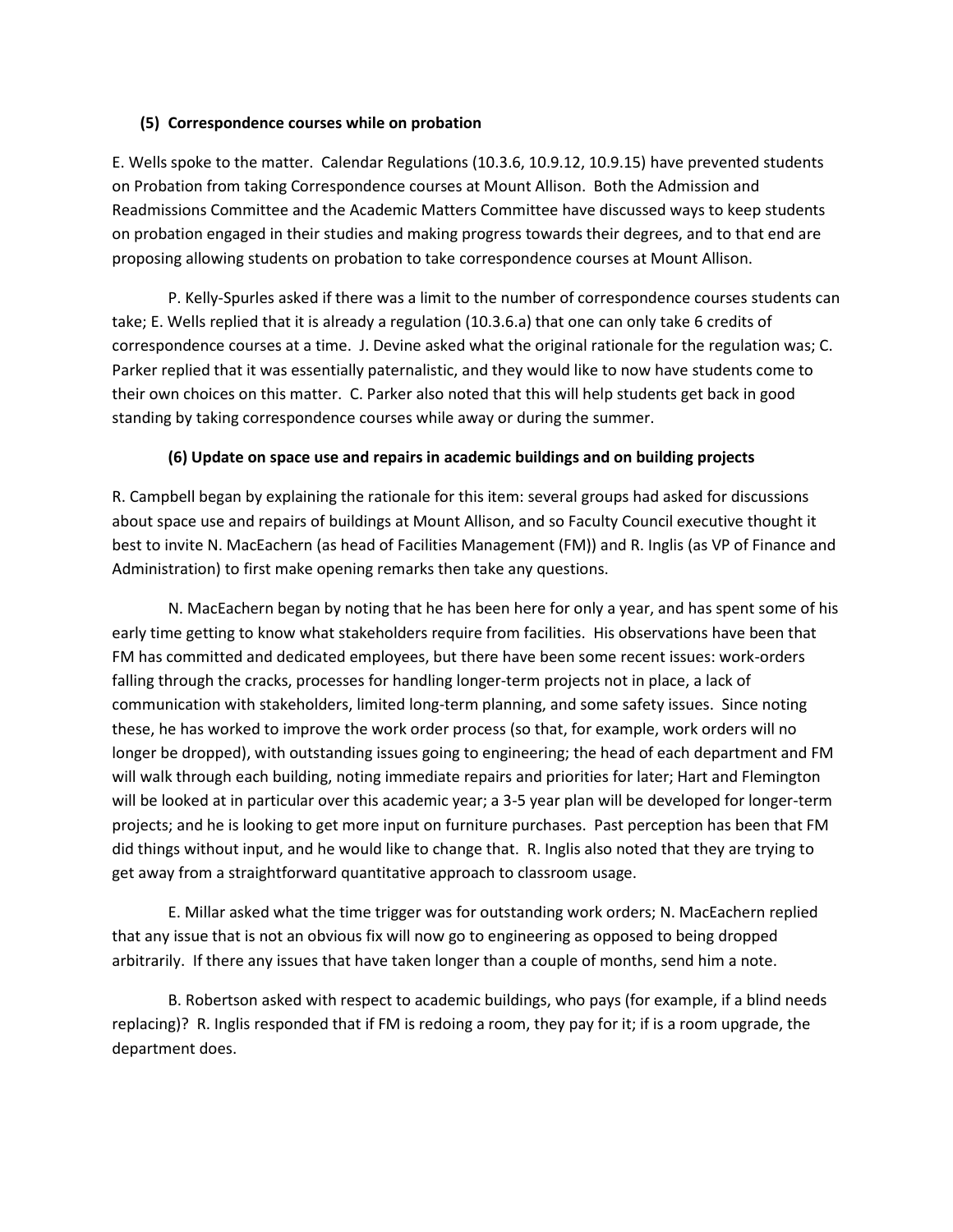P. Sianchuk asked who strategically looks after classrooms? R. Inglis replied that it should be combination of his and the Provost's offices. P. Sianchuk then also asked how do we take action with dangerous classrooms? R. Inglis replied that any dangers should go to the top of the list regarding repairs. M. Levesque noted that in his experience, it is often the classroom setup itself which causes problems: for example, the wires to connect a laptop often cause tripping hazards. He also believes the classrooms in general need significant improvement, especially compared to other universities, not only for safety, but for accessibility in their interiors. He believes a fundraising campaign for this could work very well. R. Inglis agreed the classrooms need updating, and this would be part of a 3-5 year plan, as would any fundraising. P. Sianchuk noted the importance of fixing these issues, as classrooms are where student engagement happens.

## **R. Campbell asked that N. MacEachern and R. Inglis come up with a broad game plan for the next 3-5 years and bring it back to faculty council for further discussion later in the academic year.**

L. Michaelis queried how flexible the setup in a particular classroom was? N. MacEachern noted that other users of a room may require different arrangements, and so they can't always approve certain changes to classrooms. But going forward it would be helpful to have classrooms as flexible as possible.

E. Steuter noted that she didn't think there were too many classrooms on campus; her perception was that many of the classrooms were underutilized because of their problems; other members agreed with this. R. Inglis agreed that fixing many of the problematic classrooms could help with usage.

### **(7) Academic Plan**

J. Ollerhead began by noting that this version of the academic plan has gone through several revisions: this version has removed some of the earlier structural ideas (reshaping of departments/faculties), while adding an academic hiring plan addressing the next few years.

L. Michaelis asked what metrics were being used to assess program viability, if not enrollment numbers? J. Ollerhead replied that different departments can use different metrics or lines of reasoning based on their particular situation: there should be no one single model that works for everyone. He also noted that departments should talk to recruiters if they want to know how viable their proposed program could be with current and future students.

J. Devine noted some concerns he had with the language around interdisciplinary programs: the language in the document didn't reflect his department's "multidisciplinary" programs. J. Ollerhead noted that interdisciplinary (as opposed to multidisciplinary) programs help students see the connections between different areas explicitly; some of the language in this document was driven by student concerns. L. Michaelis noted a similar concern to J. Devine: there seems to a broader issue of "what interdisciplinary means", as there is a disconnect between the language in the document and what is actually being done. A. Wilson agreed, and noted that going forward, if we are going to pursue interdisciplinarity as a goal, we need to have a good understanding of what it means. M. Levesque also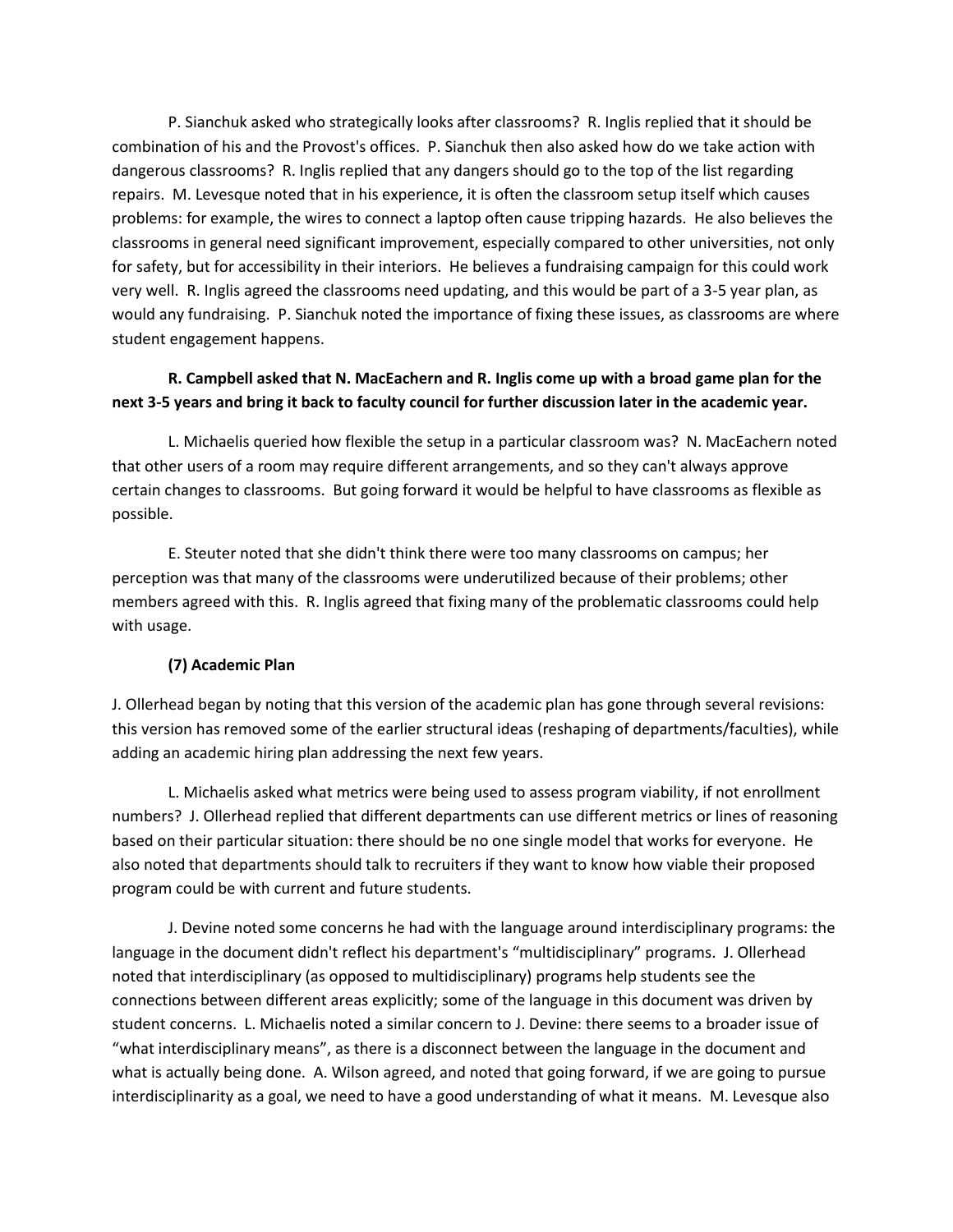agreed, noting that if the community came to a definition of interdisciplinary, there would be greater buy-in on this issue from the community. R. Campbell noted that if may be helpful to have a working group to operationalize "interdisciplinarity".

D. Wills noted that she thought some of the ``goals'' for hiring didn't seem to fit with hiring itself; J. Ollerhead noted that programs could attempt to address only some of the goals as they saw fit.

B. Robertson noted a macro concern in regards to the multidisciplinary/interdisciplinary issue: a planning document should not only say what we are doing, but what we want to do in the future.

E. Millar asked how can we improve diversity? Should we set certain diversity hiring goals? J. Ollerhead noted that the responsibility for this lies with everyone, in particular with the hiring committees and departments themselves: ultimately, they are the ones sending the job ads out to various groups and making the recommendations on whom to hire.

J. Ollerhead noted that the next steps for this plan will be a meeting of the Planning committee on Oct. 16th to decide how to implement some of the feedback; however, he would like to get the plan done by December so as to move on to actually implementing the ideas in the plan.

### **(8) Explorance**

J. Ollerhead noted that this issue was brought before senate and at a special information session; he asked the community to think about what changes this will bring and what the software does: for example, it can be used both in-class and outside of class.

L. Michaelis asked about Senate policy on course evaluations; J. Ollerhead noted that he has asked the chair of the Teaching and Learning committee to consider the issue and see whether Senate policy needs to be revised.

M. Levesque noted that the existing system has a choice (of in-class or outside class evaluations) and asked whether that would continue. J. Ollerhead noted that since this was the subject of a grievance, he couldn't say more at the current time, but there is no technical issue with turning off the system for a particular class.

## **(9) Report from the chair**

R. Campbell noted that this is the year of Indigenous action, and there are many upcoming events in support of this. He also noted that this year had perhaps the highest number of (self-declared) Indigenous students (53).

He also described recent talks with the provincial government: the government is still insisting on relatively small increases to the grant (1, 1, 1, 2 % increases) and a regulated (2 %) increase in tuition. Instead of an agreement with all universities, the government may end up making agreements with each of the four universities separately, which could be problematic.